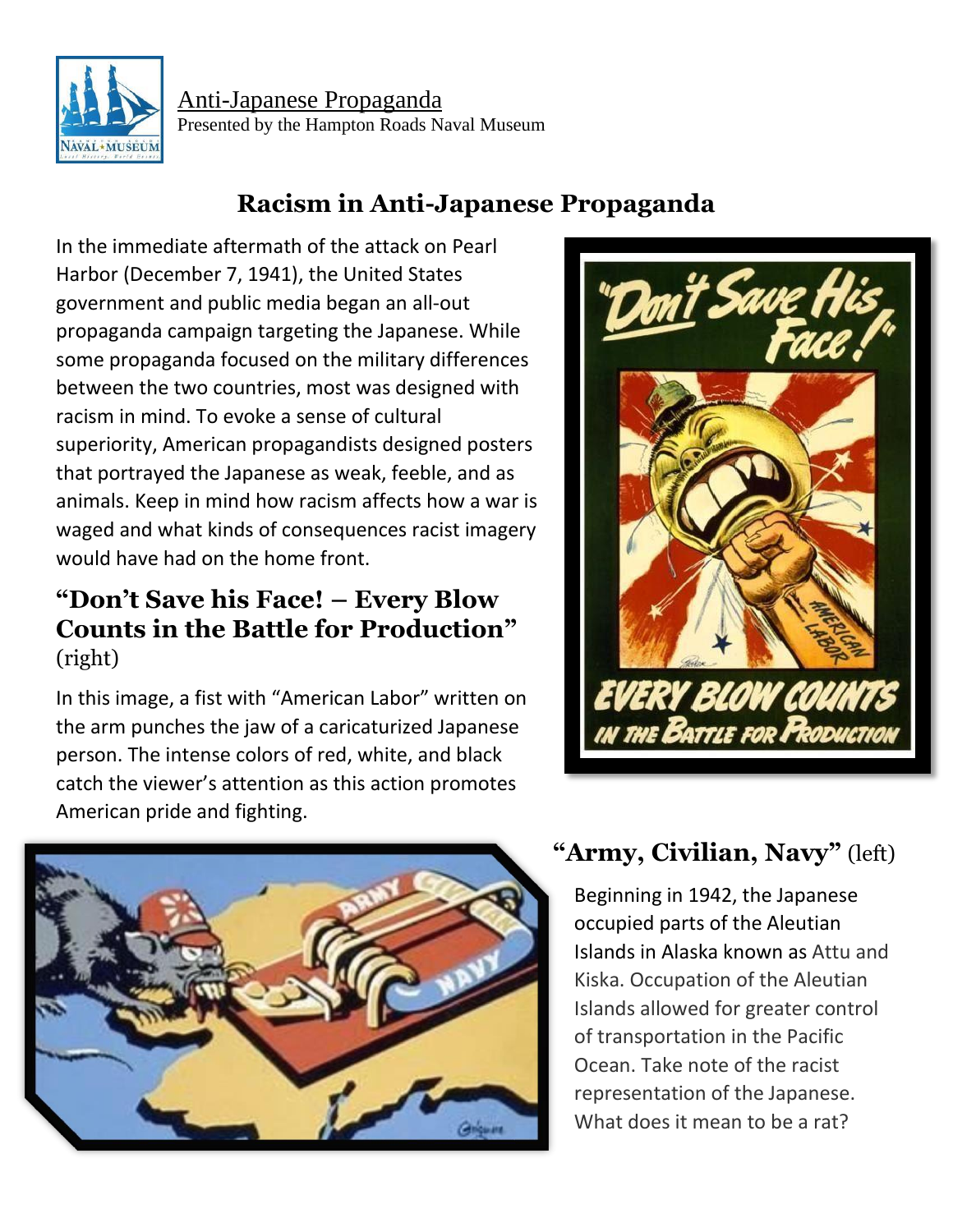

### **"Waiting for the Signal From Home"**

Dr. Seuss's black and white cartoon depicts a long line of Japanese people happily waiting to take TNT. Also, notice the uniform look of the Japanese people. Despite surviving in memory as a children's book author, Dr. Seuss spent much of his early career as a political cartoonist. His early cartoons never shied away from using racist imagery like above. Later in his life, Dr. Seuss would change his opinion on racism and would write children's books like *The Sneetches*  (published in 1961), which were meant to celebrate inclusivity.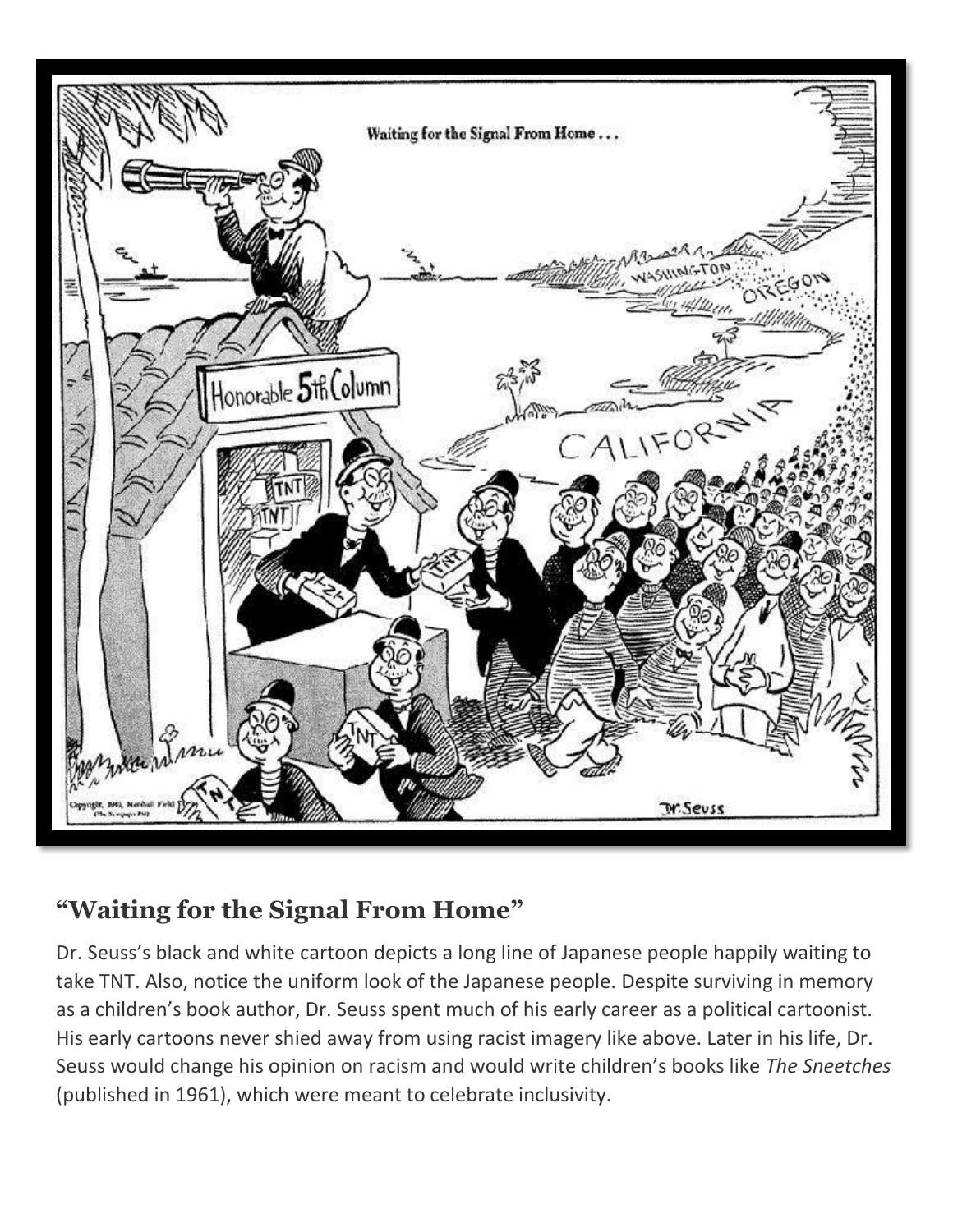## **"Tokio Kid Say –" and "Tojo Velly Happy"**

In these two posters, the artists have made a purposeful attempt to portray the Japanese people with subhuman features. For instance, both posters depict Japanese with large, sharp teeth. In the second poster, the designer targeted the Japanese accent by pointing out their difficult pronunciation of the letter "r," a move calculated to appeal to racist Americans.